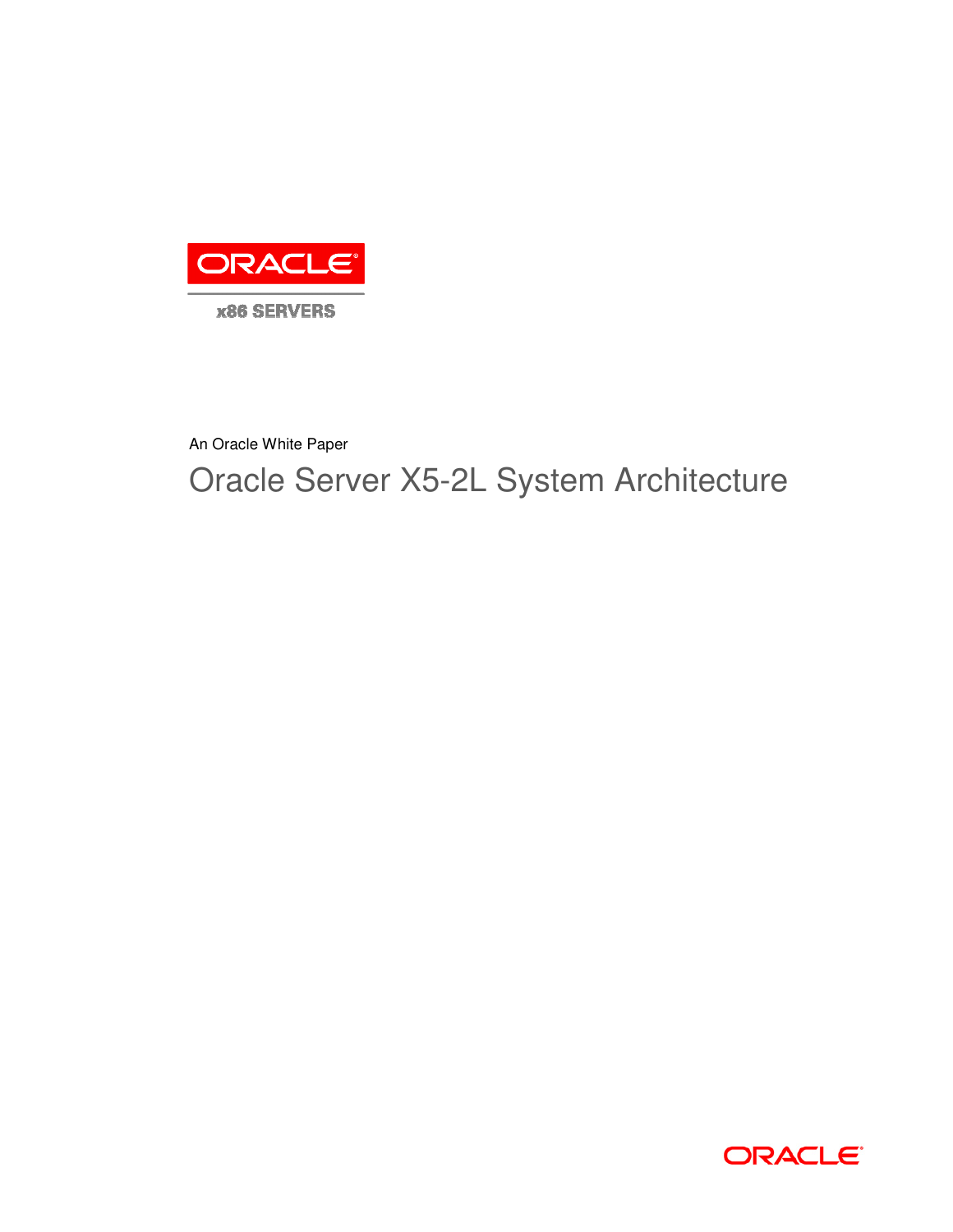| Oracle's x86, Oracle Linux, and Oracle Software—Engineered To Work Together 8 |  |
|-------------------------------------------------------------------------------|--|
|                                                                               |  |
|                                                                               |  |
|                                                                               |  |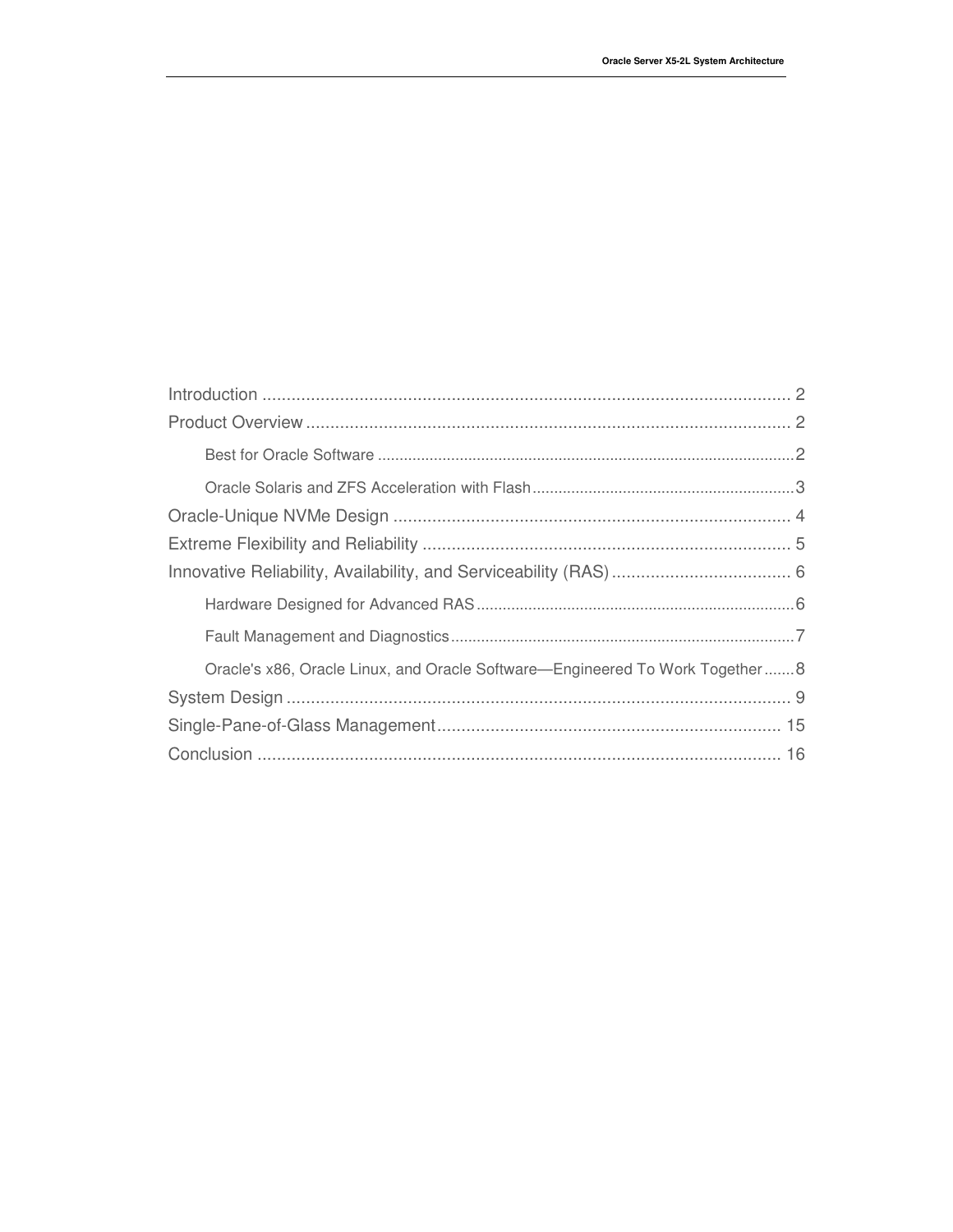#### Introduction

Oracle Server X5-2L, Oracle's latest two-socket server, is the newest addition to the family of Oracle's x86 servers that are purpose built to be best for running Oracle software. This 2U server is optimized for customers requiring a robust and reliable platform for running single-node Oracle Database or as a storage server with Oracle Solaris and ZFS for customers requiring significant amounts of direct-attached storage.

#### Product Overview

Oracle Server X5-2L supports up to two Intel® Xeon® E5-2600 v3 processors, each providing up to 18 cores. Each core has up to 45 MB L3 cache along with 24 dual inline memory module (DIMM) slots that provide 768 GB of memory when populated with twenty-four 32 GB DDR4-2,133 DIMMs. Memory bandwidth increases by 33 percent to 2,133 MT/sec per channel compared to 1,600 MT/sec in the previous generation. In addition, it includes six PCIe Gen3 slots (2 x 16, 4 x 8 lanes), four 10GBase-T ports, six USB ports, and three disk cage options:

- 8 x 2.5-inch + optional DVD, with up to 9.6 TB of storage
- $\bullet$  12 x 3.5-inch  $+$  2 x 2.5-inch (rear), with up to 50.4 TB of storage
- 24 x 2.5-inch  $+ 2x$  2.5-inch (rear), with up to 31.2 TB of storage

The SSD drives in Oracle Server X5-2L are SAS-3 drives with a bandwidth of 12 Gb/sec providing double the performance of the previous generation. Oracle Server X5-2L can be configured with up to four NVM Express (NVMe) drives that provide a total of 6.4 TB of high-performance, high-endurance PCIe flash.

### Best for Oracle Software

The Oracle Server X5-2L systems are ideal x86 platforms for running Oracle software. Only Oracle provides customers with an optimized hardware and software stack that comes complete with choice of OS, virtualization software, and cloud management tools—all at no extra charge. Oracle's optimized hardware and software stack has enabled a 10x performance gain in its engineered systems and delivered world-record benchmark results. Oracle's comprehensive, open standards-based x86 systems provide the best platform to run Oracle software with enhanced reliability in data center environments.

In today's connected world vast amounts of unstructured data flows into the enterprise, creating an immediate business need to extract queriable structured data grams from this slew of information. Online transaction processing (OLTP), a technology that historically has been used for traditional enterprise applications such as enterprise resource planning (ERP) and human capital management (HCM) now finds itself in a unique position to accelerate business intelligence and analytics. As such this places greater demands on the database, I/O, and main memory requirements in data centers. Oracle Database is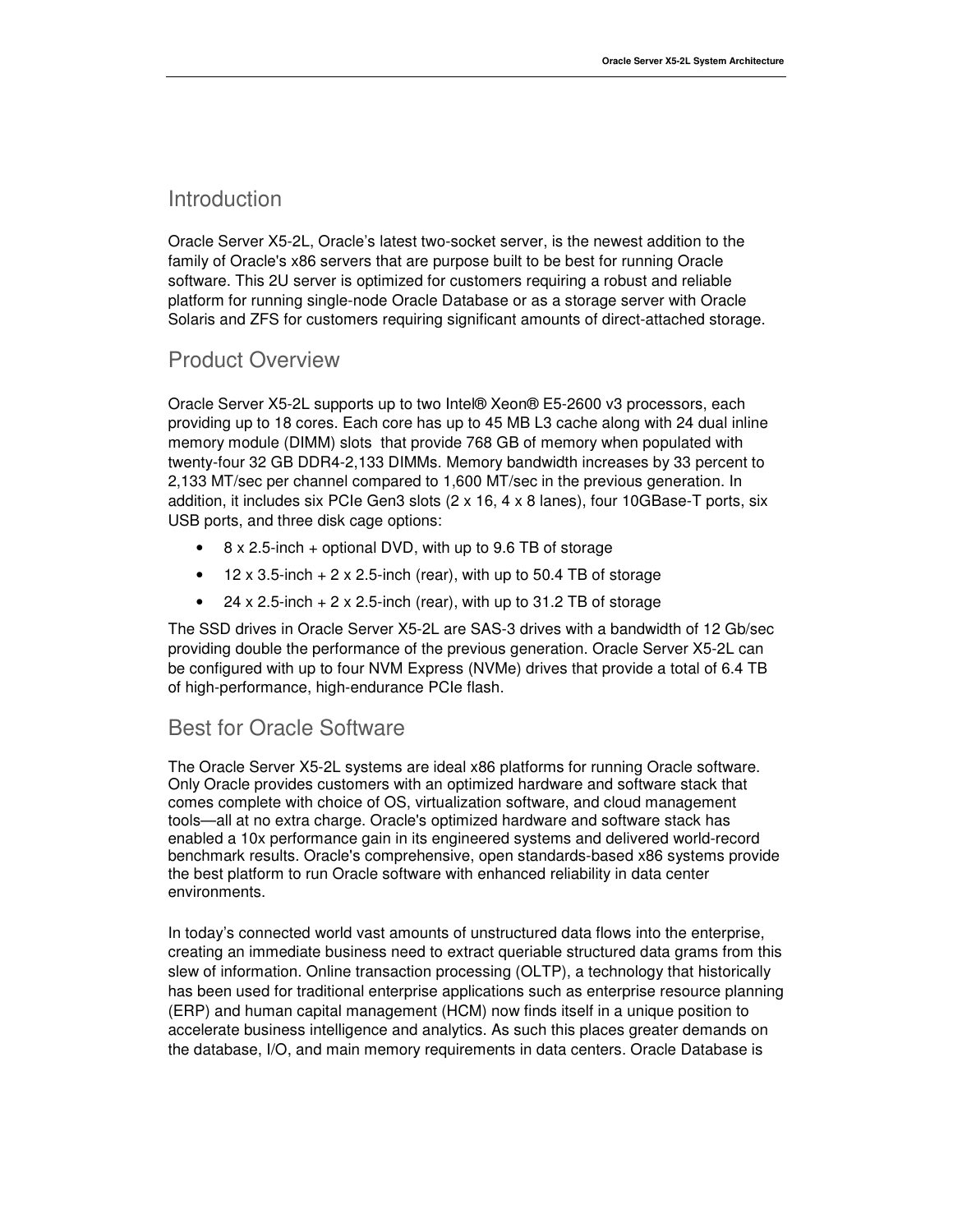designed to take advantage of hardware features such as high-core-count central processing units (CPUs), non-uniform memory access (NUMA) memory architectures, and tiered storage of data that enhance system performance. Benefits include increased transaction throughput and improved application response times, which reduce the overall cost per transaction.

Oracle Database utilizes a feature called Database Smart Flash Cache. This feature is available on Oracle Linux and Oracle Solaris, and it allows customers to increase the effective size of the Oracle database buffer cache without adding more main memory to the system. For transaction-based workloads, Oracle database blocks are normally loaded into a dedicated shared memory area in main memory called the system global area (SGA). Database Smart Flash Cache allows the database buffer cache to be expanded beyond the SGA in main memory to a second-level cache on flash memory.

### Oracle Solaris and ZFS Acceleration with Flash

As companies look for ways to correct the imbalance between system processing needs and storage system throughput capabilities, it is essential to find an approach that maximizes IOPS. With hard disk drive performance affected by seek, rotation, and transfer times, the latency created when transferring data to and from drives results in I/O bottlenecks. Flash can be placed in a new storage tier to assist hard disk drives by holding frequently accessed data. By utilizing flash to handle CPU I/O, and hard disk drives to store massive data sets, a hybrid storage pool gives organizations significant performance gains without sacrificing capacity.

Oracle Solaris ZFS is an enterprise-class, general-purpose file system that provides virtually unlimited file system scalability and increased data integrity to large-scale solutions. By automatically allocating space from pooled storage when needed, Oracle Solaris ZFS simplifies storage management and gives organizations the flexibility to optimize data for performance. Oracle Solaris ZFS can utilize flash in many different ways to accelerate performance of applications that can benefit from a large amount of direct-attached storage. Some of the flash-specific optimizations in Oracle Solaris and ZFS are in the areas of adaptive replacement cache to accelerate reads and the ZFS intent log to accelerate writes.

Oracle Server X5-2L, with its 24-disk cage configuration, is the ideal choice for implementing a storage server solution using Oracle Solaris and ZFS. It offers a wide range of choices for the disk drive subsystem, ranging from HDDs, conventional SSDs, and NVMe SSDs, allowing users to configure tiered storage that is optimized for spindle density and flash-to-disk ratios. In addition, the compute power of Oracle Server X5-2L is used by Oracle Solaris ZFS to execute algorithms related to block allocations, compression, intelligent prefetch, monitoring RAID functionality, and the overall health of the storage subsystem.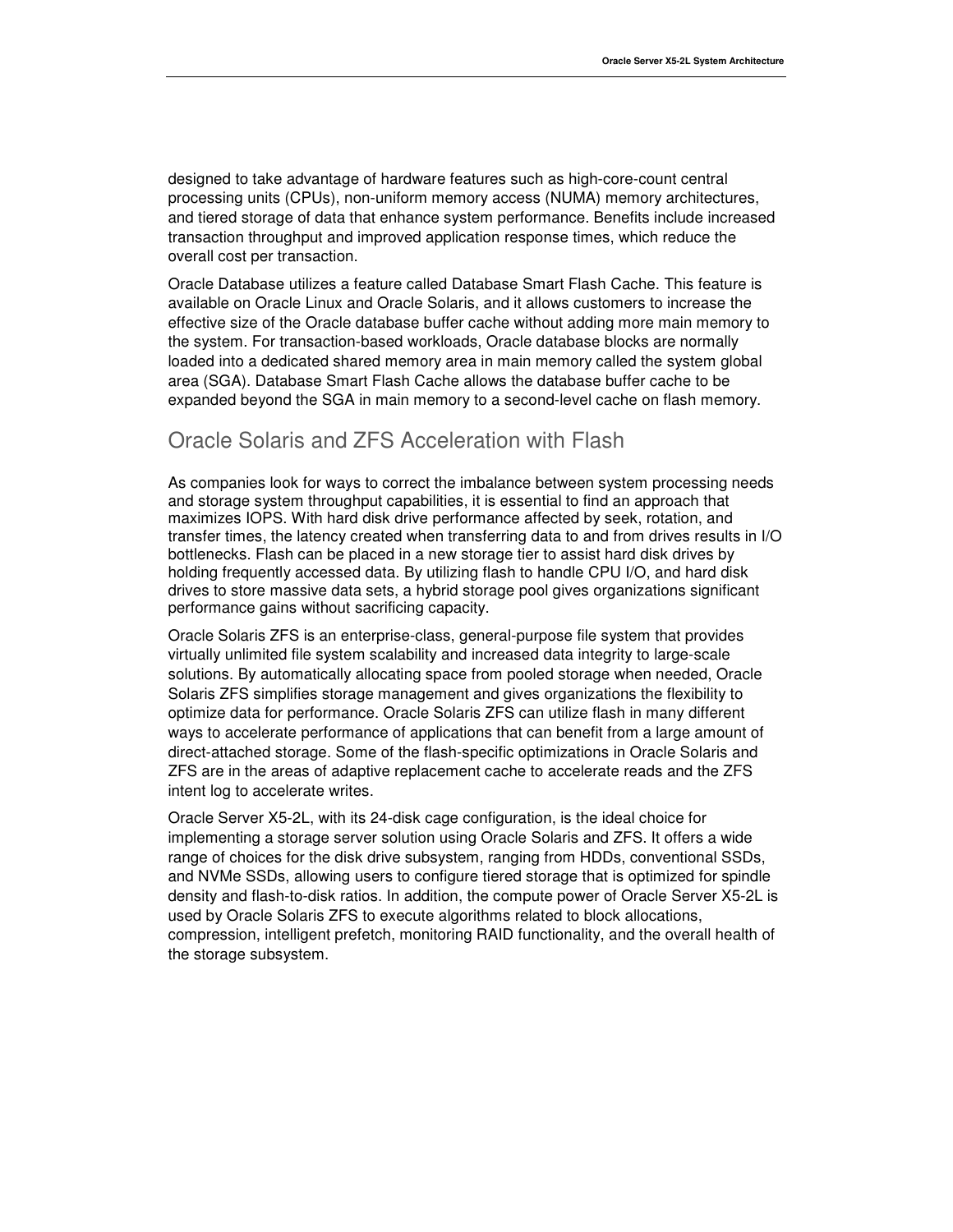# Oracle Server X5-2L and NVM Express

Oracle Server X5-2L introduces a new flash technology called NVM Express that provides a high-bandwidth, low-latency PCI Express (PCIe) interface to large amounts of flash within the system. Oracle Database with Database Smart Flash Cache and Oracle flash within the system. Oracle Database with Database Smart Flash Cache and C<br>Solaris ZFS are specifically engineered to take advantage of this low-latency, high bandwidth interface to flash in Oracle Server X5-2L. Oracle Solaris and Oracle Linux are co engineered with Oracle Server X5-2L to function in enterprise-class workloads by enabling hot-pluggable capabilities. Traditional SSDs with a SAS/SATA interface are popular method of adding flash to a server, and these take advantage of legacy storage enabling hot-pluggable capabilities. Traditional SSDs with a SAS/SATA interface ar<br>popular method of adding flash to a server, and these take advantage of legacy sto<br>controller and disk cage infrastructure. NVM Express is design that eliminates the performance bottlenecks of using conventional storage interfaces. latency PCI Express (PCIe) interface to large amou<br>Database with Database Smart Flash Cache and O<br>ineered to take advantage of this low-latency, high-2L. Oracle Solaris and Oracle Linux ar<br>on in enterprise-class workloads by<br>SDs with a SAS/SATA interface are a

Figure 1 illustrates a block diagram of a traditional SAS-3 SSD connected to a server. The server PCIe root complex is connected to a PCIe/SAS controller that translates PCIe The server PCIe root complex is connected to a PCIe/SAS controller that translates P(<br>to SAS protocol to allow the server to read and write the SAS-3 SSD. As NVMe SSDs already use the PCIe protocol, there is no need for the PCIe/SAS controller translation as shown in Figure 2.

# Oracle-Unique NVMe Design



Figure 1 1. Traditional SAS-3 solid state drive architecture



Figure 2. Oracle NVMe solid state drive architecture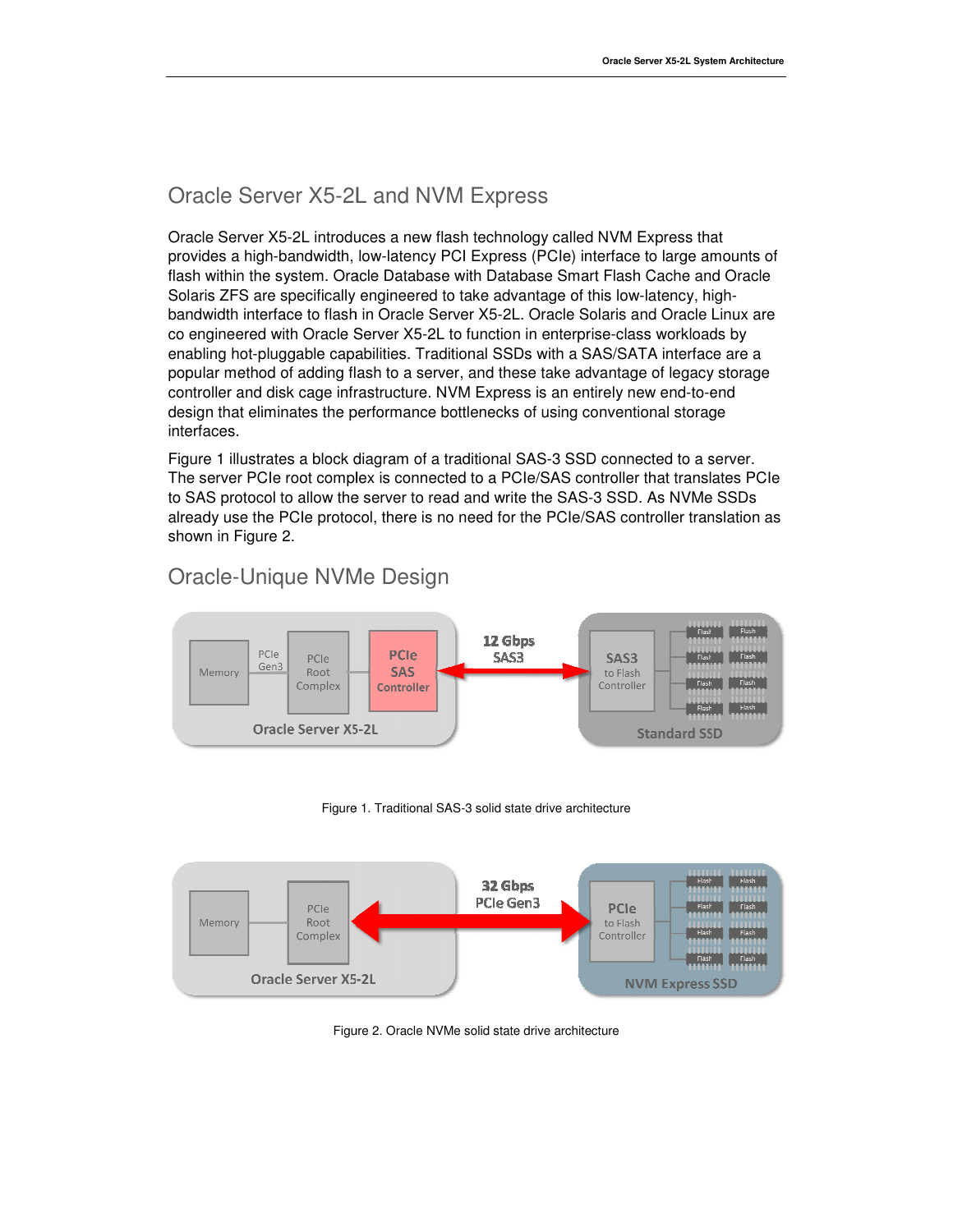Oracle's NVMe drives have a much lower latency and higher bandwidth than standard SAS-3 drives due to the fact that the drive connects directly to four lanes of the PCIe Gen3 with an aggregate bandwidth of 32 Gb/sec as opposed to 12 Gb/sec for a traditional SAS-3 SSD.

Oracle Server X5-2L with the 8 x 2.5-inch disk cage and the 24 x 2.5-inch disk cage can be configured with up to four NVMe small-form-factor (SFF) SSDs that provide up to 6.4 TB of flash storage.

As flash technologies are temperature sensitive, most high-performance flash drives will throttle down their I/O speeds as temperatures rise in order to protect the flash from damage. Oracle's NVMe SSDs, on the other hand, include multiple temperature sensors that are monitored by Oracle Server X5-2L's Oracle Integrated Lights Out Manager (Oracle ILOM) service processor (SP) to ensure the drive maintains optimum operating temperature. Oracle ILOM modulates the fan speed to ensure sufficient cooling for maximum system performance at all times. The benefits of this being that the system consistently operates at maximum performance across the full operating temperature range of the server independent of system configuration.

## Extreme Flexibility and Reliability

Oracle Server X5-2L chassis is designed with flexibility in mind. It offers three disk cage options: an 8 x 2.5-inch disk cage configuration; a 12 x 3.5-inch disk cage (plus 2x 2.5 inch SFF in rear) configuration, and a 24 x 2.5-inch disk cage (plus 2x 2.5 inch SFF in rear) configuration. These options provide ultimate flexibility in disk choice to accommodate maximum redundancy and speed optimizations.

Oracle Server X5-2L with 8 x 2.5-inch disk cage configuration provides extreme I/O density with 6 PCIe 3.0 slots (two 16-lane and four 8-lane slots) offering 128 GB/sec of I/O bandwidth in a 2U form factor. The increased free airflow in the 2U chassis with larger fans (compared to a 1U server) combined with Oracle Advanced System Cooling features of Oracle Server X5-2L improves power efficiency of the cooling subsystem. The incremental power savings and maximum system uptime make this server ideally suited for environments in which power and cooling delivery to the rack is constrained.

Oracle Server X5-2L with 12 x 3.5-inch disk cage configuration has a maximum capacity of 50.4 TB of direct-attached storage, providing the flexibility to be used as a storage server. The compute power of Oracle Server X5-2L can be used to extend storage density for applications that require a combination of compute power and storage capacity at the same time, such as video compression and transcoding.

As Oracle Server X5-2L provides a 24-disk configuration, the reliability of the system can be enhanced by configuring some of the disks for redundancy to ensure a backup of critical data is maintained in direct-attached storage. For example, a database can be mirrored on redundant disks using RAID to ensure that no data is lost in the event of a faulty disk.

Oracle Server X5-2L incorporates Oracle ILOM and diagnostics tools to monitor the health of the system, evaluate potential faults, determine the root cause of actual faults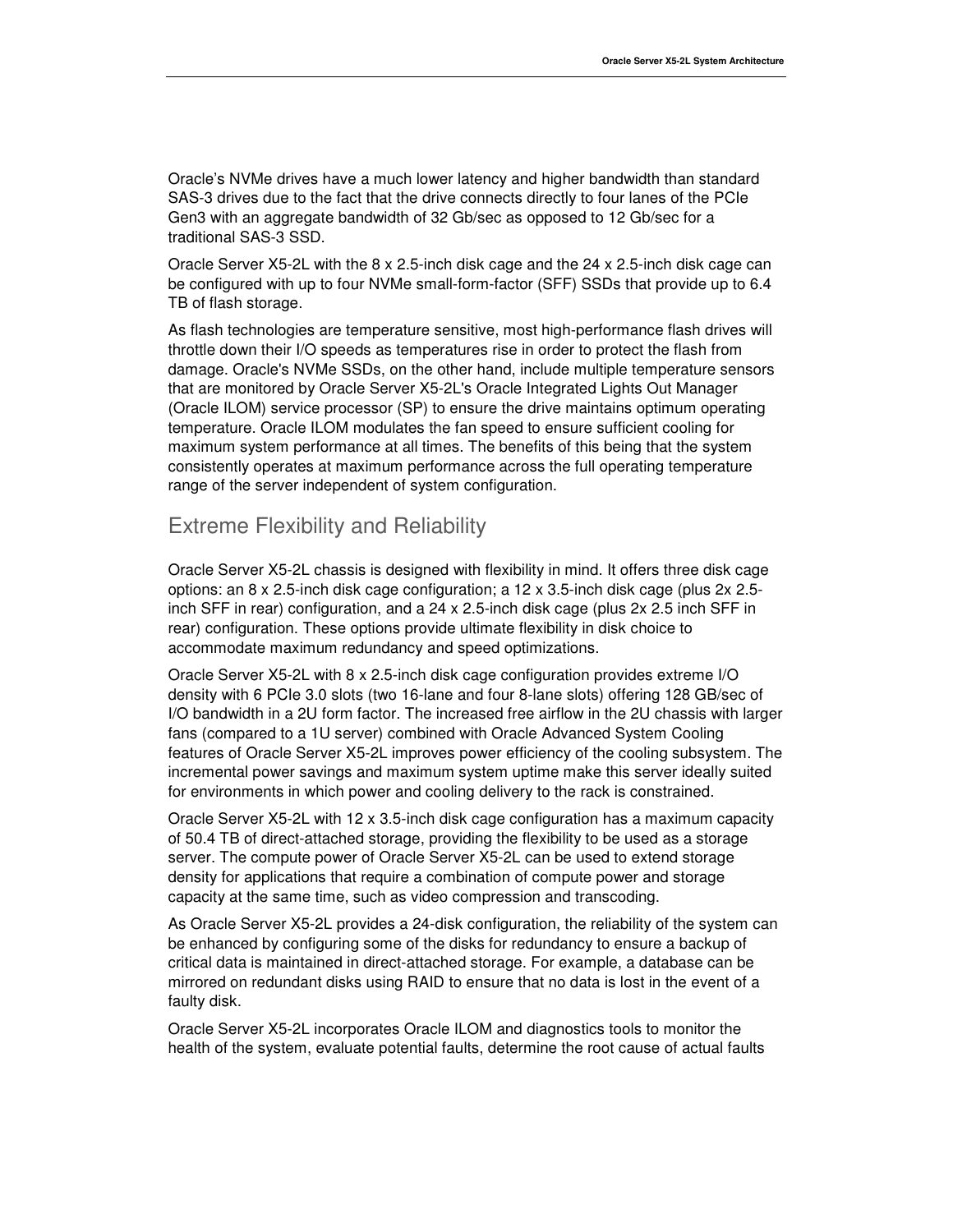and offline faulty components whilst keeping the system up and running. Service requests to replace faulty components are automatically sent to the field service engineers, further improving system uptime. The 24-drive option allows a mix of magnetic, solid state, and NVMe drives to meet divergent system requirements of spindle density and traditional SSD based storage, as well as the high-bandwidth tiered flash needs of enterprise applications. (NVMe SSDs are only available in the 2.5-inch disk cage configurations.) Further, Oracle's engineering systems team uses Oracle's x86 servers as building blocks for Oracle Exadata, Oracle Exalogic, and Oracle Exalytics engineering systems—Oracle's flagship hardware products. The co engineering by Oracle's hardware and software teams in developing the engineering systems ensure that maximum performance and reliability are incorporated into the Oracle Server X5-2L design. As a result, both hardware and software work together in harmony.

Combining Oracle ILOM capabilities (runtime fault diagnosis and self-recovery)with the extensive reliability testing and built in redundancy makes Oracle Server X5-2L the most reliable two-socket server in the market for running Oracle Database in single-node configurations in remote or branch offices.

## Innovative Reliability, Availability, and Serviceability (RAS)

Oracle Server X5-2L is designed completely in house from the ground up and is engineered to be easily serviceable whilst maximizing reliability. In particular, the chassis design has special features that improve performance whilst also improving reliability and serviceability. Oracle engineers designed a rigorous testing process for all components of the server such as memory DIMMs, hard disk drives, power supplies, etc. These quality assurance tests are supplementary to those conducted by the supplier. All components of the system have to pass these tests prior to release of the products to market.

### Hardware Designed for Advanced RAS

Oracle Server X5-2L is designed for maximum uptime with enterprise-grade availability features. All disks are hot swappable and support RAID 0, 1, 5, 6, 10, 50, and 60. The RAID controller has a 1GB write back cache design and uses an energy storage module to save data in flash upon server power failure. This energy storage module resides in a location in the server that guarantees data protection of the write-back cache for all operating conditions of the server. The power supplies and fans are also redundant and hot swappable, ensuring that a failure to any single component does not affect the running system. With two power supplies, the server offers N+N power redundancy.

The chassis and motherboard are designed to eliminate as many cables as possible; for example, the power supplies mate directly to connectors on the motherboard, eliminating a power distribution cable and a single point of failure. The fans also mount directly to the motherboard, eliminating cables, hence improving reliability. All disks are front accessible and hot swappable including the NVMe SFF drives.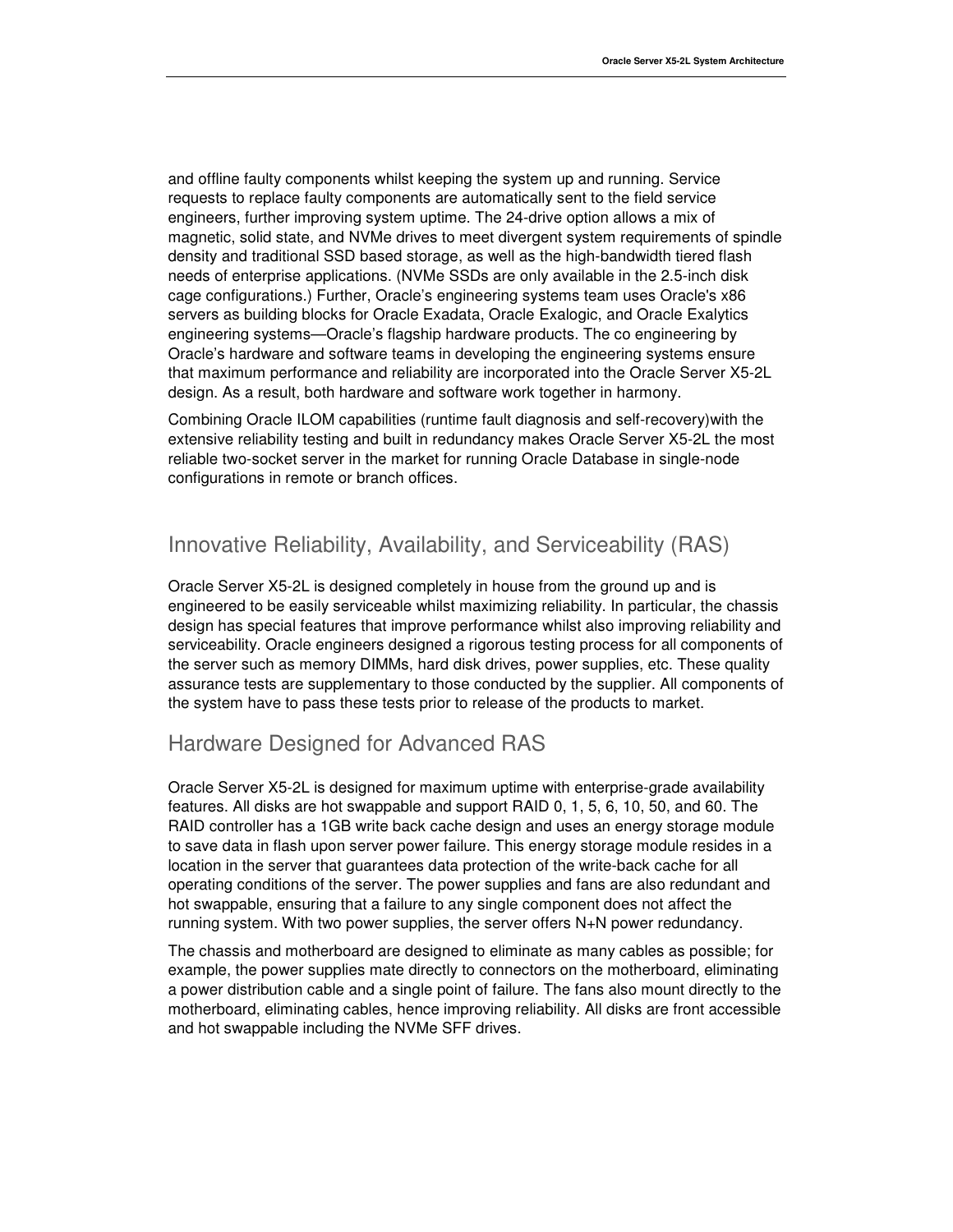## Fault Management and Diagnostics

Reliability, availability, and serviceability (RAS) are extremely important to customers who demand maximum system uptime when running business-critical applications. If a fault occurs in a server, revenue can be lost. Further, extensive time and effort can be spent debugging the problem and waiting on service personnel to replace faulty components.

With higher levels of integration of various subsystems in the server, it is becoming more complex to diagnose faults down to the component level. A key element of serviceability that is taken into consideration in Oracle Server X5-2L is automatic fault diagnosis with accurate identification of faulty components.

Oracle Server X5-2L includes built-in fault management and diagnostic tools that increase system availability and enable the faster service response times that increase server uptime. Oracle Server X5-2L includes Oracle Integrated Lights Out Manager (Oracle ILOM), which performs advanced health monitoring of the server operating environment (power and cooling), CPUs, and memory subsystems. This advanced diagnosis engine is resident in the embedded service processor firmware and constantly monitors the state of these subsystems without interfering with the functionality of the host. Automatic notifications are generated in the event of problems. Building on the fault management infrastructure, Oracle ILOM has the ability to raise automatic service requests (ASRs). This feature enables service requests to be generated automatically with important fields pre-populated for use by Oracle service personnel. The elimination of human intervention in the service request generation process improves accuracy of problem notification to Oracle.

On a typical server, the host operating system and the service processor have mutually exclusive (although sometimes partially overlapping) subsystems that they manage. The host operating system has ownership of the CPU, memory, and I/O subsystems while the service processor presides over the fans, power supplies, DIMMs, and other miscellaneous chassis components. For these reasons, data center managers are often forced to monitor the health of the host operating system and the service processor as if they are separate entities.

Oracle Server X5-2L overcomes the above limitations by enabling a bidirectional communication path between Oracle ILOM and Oracle Solaris or Oracle Linux. This path facilitates exchange of critical health information between the host and the service processor. Having a dedicated interconnect between the host OS and Oracle ILOM allows a holistic and single view of all problems in a system. Data center managers and administrators can depend on this operating system and hardware integration for complete system diagnosis, eliminating the need to connect to multiple management entities.

Oracle Solaris and Oracle Linux include a set of diagnosis engines that process raw error events from the hardware and provide an automated and intelligent method for problem diagnosis and fault isolation. These engines are part of the overall Fault Management Architecture feature of Oracle Solaris and Oracle Linux and include a set of agents that respond to fault events, such as off lining a faulty CPU thread or retiring a memory page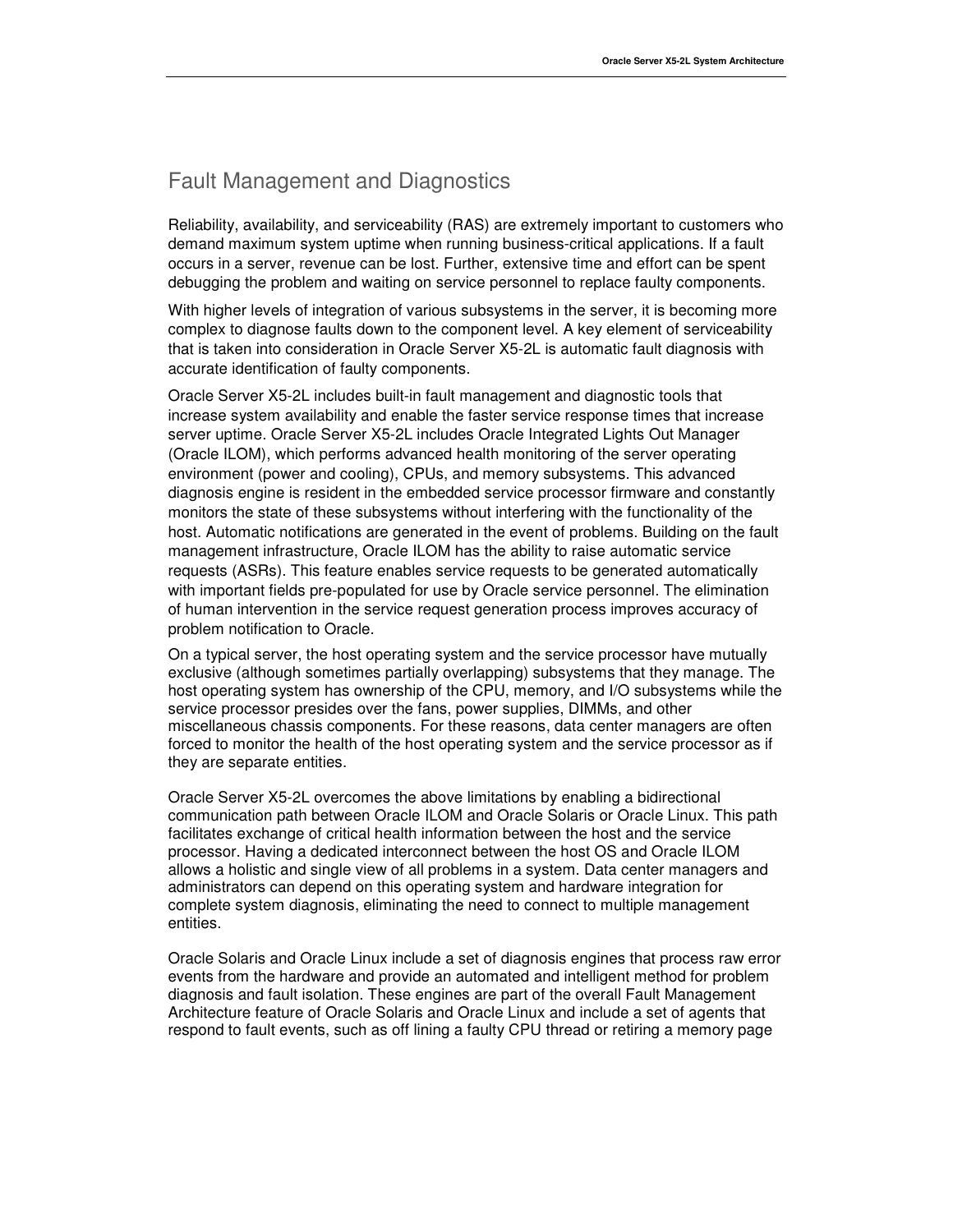on a DIMM. These advanced, self-healing features help reduce unplanned downtime by isolating a problem at runtime and keeping applications running.

Running Oracle Linux or Oracle Solaris on Oracle Server X5-2L ensures maximum system availability by providing early warnings of potential failures, fault visibility and dynamic off-lining of faulty hardware. All of these functions are available at no additional cost.

|                                                                                                           | Oracle x86 with<br><b>Oracle Solaris or</b><br><b>Oracle Linux</b> | Non-Oracle x86<br>with third-party OS |
|-----------------------------------------------------------------------------------------------------------|--------------------------------------------------------------------|---------------------------------------|
| Diagnosis of correctable and uncorrectable CPU and<br>memory errors on Intel Xeon processor-based servers | ✓                                                                  | ✔                                     |
| Single view of all hardware problems on the server                                                        |                                                                    | ×                                     |
| Identification of faulty components using the same name<br>that is printed on the chassis or motherboard  |                                                                    | ×                                     |
| Fault indicator (LED) turned on for component and server<br>that has a problem                            | ✓                                                                  | ×                                     |
| Automatically generated service request for host diagnosed<br>problems                                    |                                                                    | $\mathbf x$                           |
| Validated and quality tested for each new hardware model                                                  | ✓                                                                  | ×                                     |

Table 1: Benefits of Oracle Solaris and Oracle Linux on Oracle Server X5-2L

# Oracle's x86, Oracle Linux, and Oracle Software—Engineered To Work Together

Oracle invests heavily in engineering and quality assurance for its Linux operating system. While many customers choose Oracle Linux to support their mission-critical applications, Oracle Linux is also the principle development platform for Oracle's own database, middleware, and application software, utilizing more than 175,000 Oracle Linux installations deployed on both physical and virtual servers.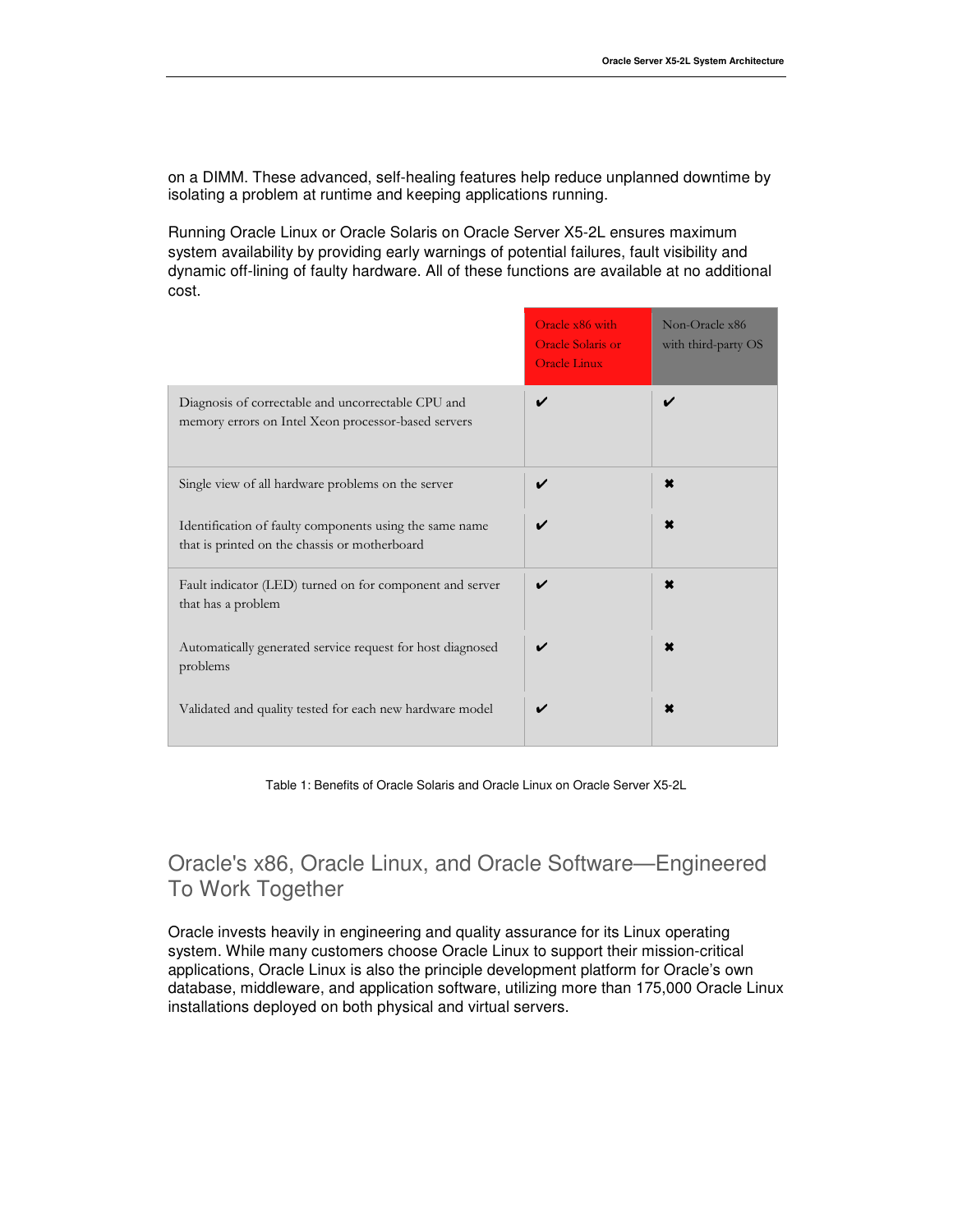Oracle Linux receives more than 128,000 hours of database and application testing each day, which makes Oracle software more reliable. Even before formal evaluation occurs, Oracle Linux is the base platform on which developers prove functionality, quality, and software viability. In addition Oracle Linux includes Oracle's Unbreakable Enterprise Kernel, which is specifically optimized for the best performance of Oracle software. Oracle engineers extensively test the Unbreakable Enterprise Kernel across Oracle's database, middleware, and application tiers on Oracle's x86 servers and engineered systems to ensure optimum functionality. This extensive testing ensures that the combination of Oracle Server X5-2L with Oracle Linux provides an extremely reliable, robust, and high-performance server for database and enterprise applications.

To streamline the installation of Oracle Linux or Oracle Solaris, Oracle provides the Oracle System Assistant, an embedded wizard-style tool that assists with each step of deploying the server. In addition to installing the operating system, Oracle System Assistant updates firmware, drivers, and configures RAID and Oracle ILOM, all of which improves the efficiency of server deployment.

# System Design

Oracle Server X5-2L is powered by two Intel® Xeon® processor E5-2600 v3 product family CPUs. With up to 18 cores per socket, this server supports the highest performing processor and the most flexible storage options in a 2U enclosure. When compared with the previous-generation server, this system increases memory capacity by 50 percent, to 768 GB, and increases memory bandwidth by 33 percent. With more than 50 percent increase in processing power and 13 percent increase in I/O bandwidth versus the previous generation, Oracle Server X5-2L provides optimal core, memory, and storage density combined with matched I/O throughput.

Oracle has optimized the design of the memory channels in the server and has been able to beat Intel's plan of record that improves performance of enterprise applications. The higher bandwidth at higher memory capacities allows for better performance for Oracle Database. The table below illustrates these optimizations.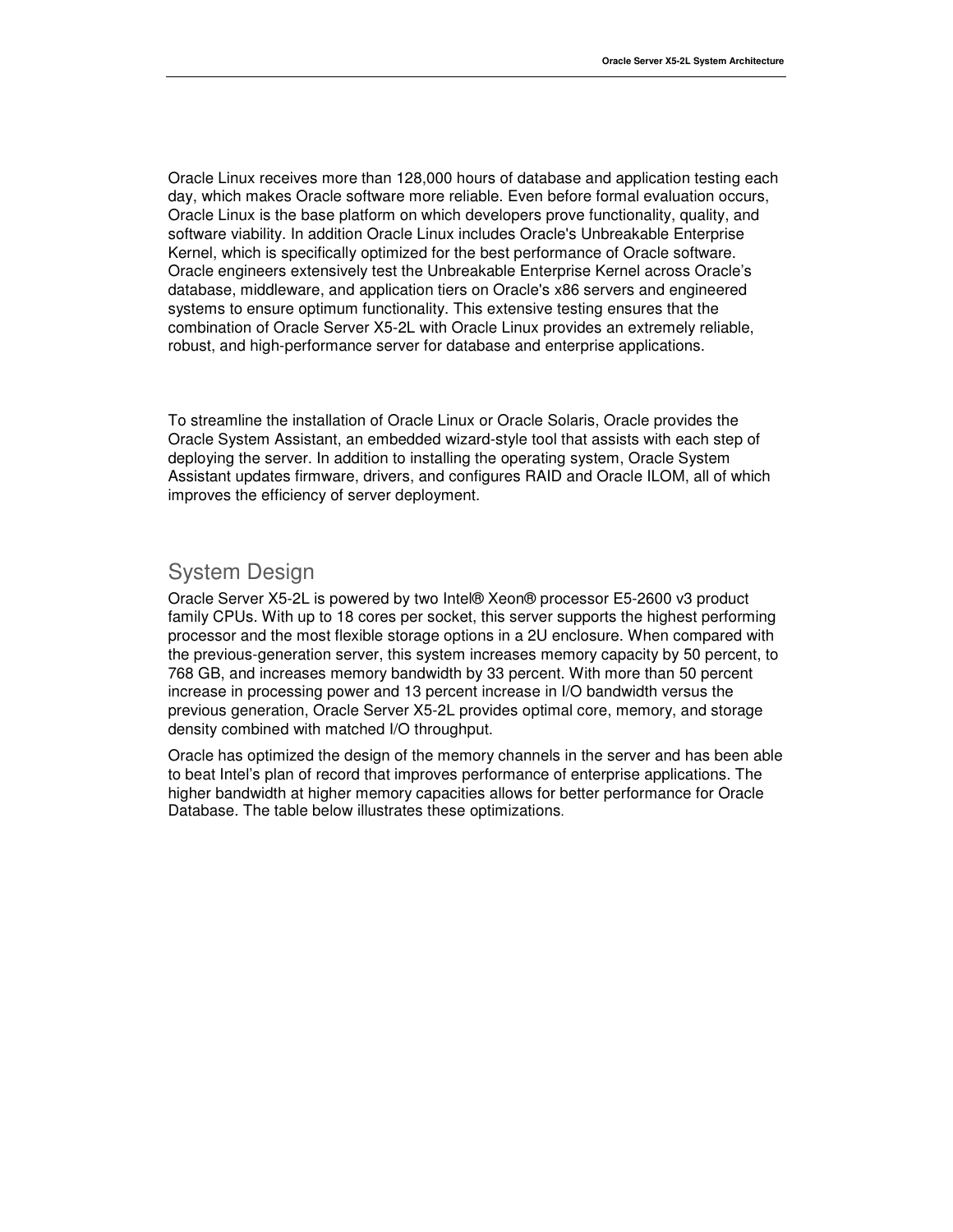|                                                | 1 DIMM Per Channel |               | 2 DIMMs Per Channel |        | 3 DIMMs Per Channel |               |
|------------------------------------------------|--------------------|---------------|---------------------|--------|---------------------|---------------|
| Memory Size                                    | 1.2V               |               | 1.2V                |        | 1.2V                |               |
|                                                | Intel              | <b>Oracle</b> | Intel               | Oracle | Intel               | <b>Oracle</b> |
| <b>8 and 16 GB</b><br><b>RDIMM</b><br>(MT/sec) | 2,133              | 2,133         | 1,866               | 2,133  | 1,600               | 1,600         |
| 32 GB<br><b>LRDIMM</b><br>(MT/sec)             | 2,133              | 2,133         | 2,133               | 2,133  | 1,600               | 1,866         |

Table 2: Memory Channel Speeds on Oracle Server X5-2L (MT/sec)

In order to achieve accelerated performance, Oracle Server X5-2L introduces hotswappable, high-bandwidth flash using Oracle's unique NVMe design that supports up to four small-form-factor NVMe drives for a total capacity of 6.4 TB. These NVMe SSDs occupy designated slots of the 8disk and 24 disk drive bays of Oracle Server X5-2L. The server supports a mix of NVMe SSDs, traditional SSDs, and HDDs in the same chassis.

Built for the demands of enterprise workloads, this server offers six PCIe 3.0 expansion slots (two 16-lane and four 8-lane slots) for maximum I/O card and port density. The four embedded 10GBase-T ports free PCIe slots for additional network and storage connectivity. Each Oracle Server X5-2L includes a SAS-3 (12 Gb/sec) RAID controller in one of the 8-lane PCIe slots. With 138 GB/sec of bidirectional I/O bandwidth, Oracle Server X5-2L can handle the most demanding enterprise workloads.

The 3-disk cage options offer a choice between maximizing storage capacity or storage performance. With the 8-disk and 24-disk configurations, Oracle Server X5-2L allows for three types of 2.5-inch small-form-factor drives: 10 K RPM hard drives, conventional solid state drives (SSDs), and NVMe flash drives (up to four). The small-form-factor hard drives provide more spindles in the chassis and higher I/O operations per second (IOPS) than large-form-factor disks. In addition, the SSD and NVMe options allow for tiered storage, ideal for accelerating enterprise applications. With the 12-disk configuration, the server maximizes storage capacity using 3.5-inch large-form-factor disks.

In the rear of the chassis is a dedicated management port for access to the Oracle ILOM service processor as well as support for a number of I/O option cards that enable Ethernet, Fibre Channel, and InfiniBand. Figure 3 illustrates the system block diagram and Table 3 provides the full feature set of Oracle Server X5-2L.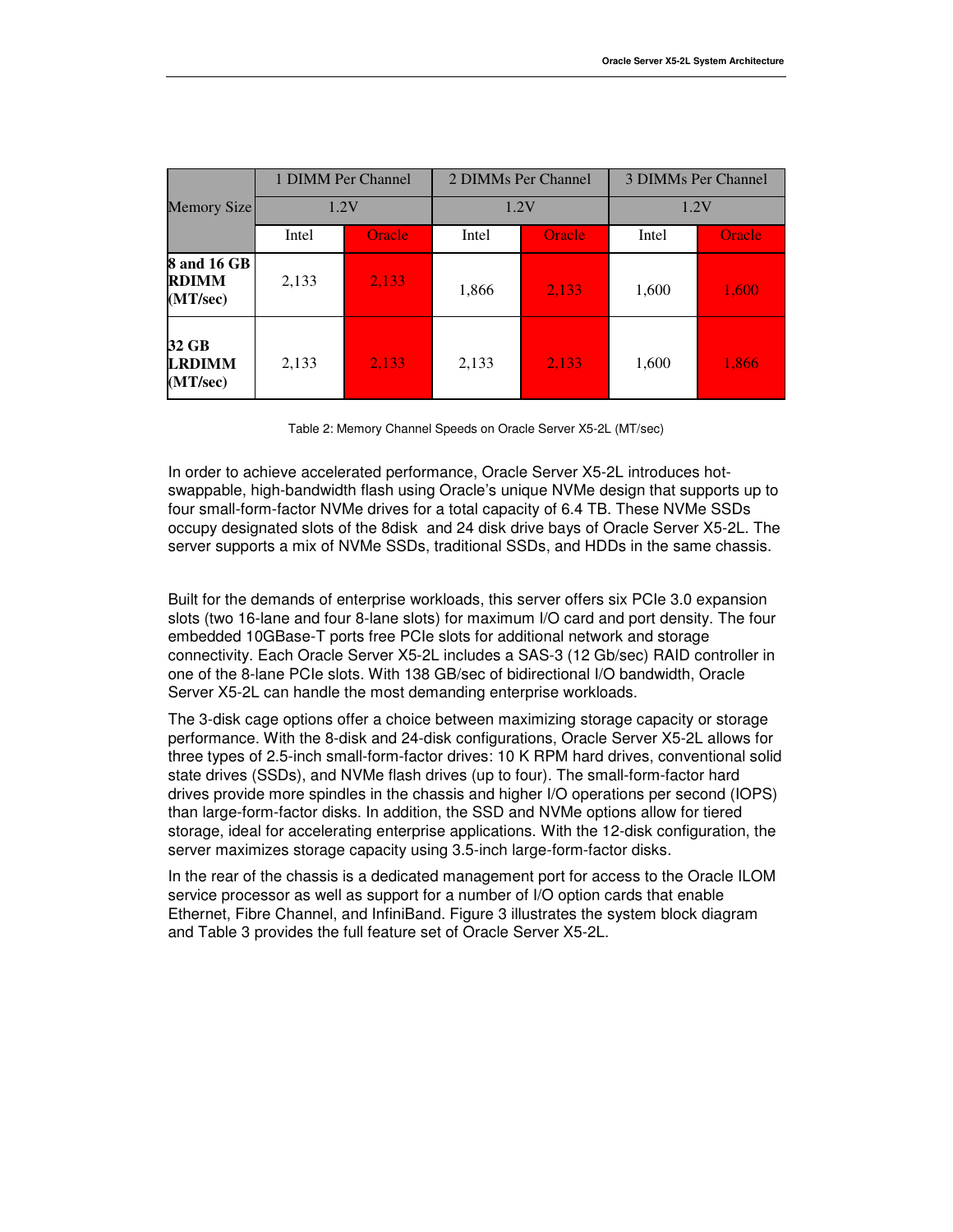

Figure 3. Oracle Server X5-2L, the 8-disk server block diagram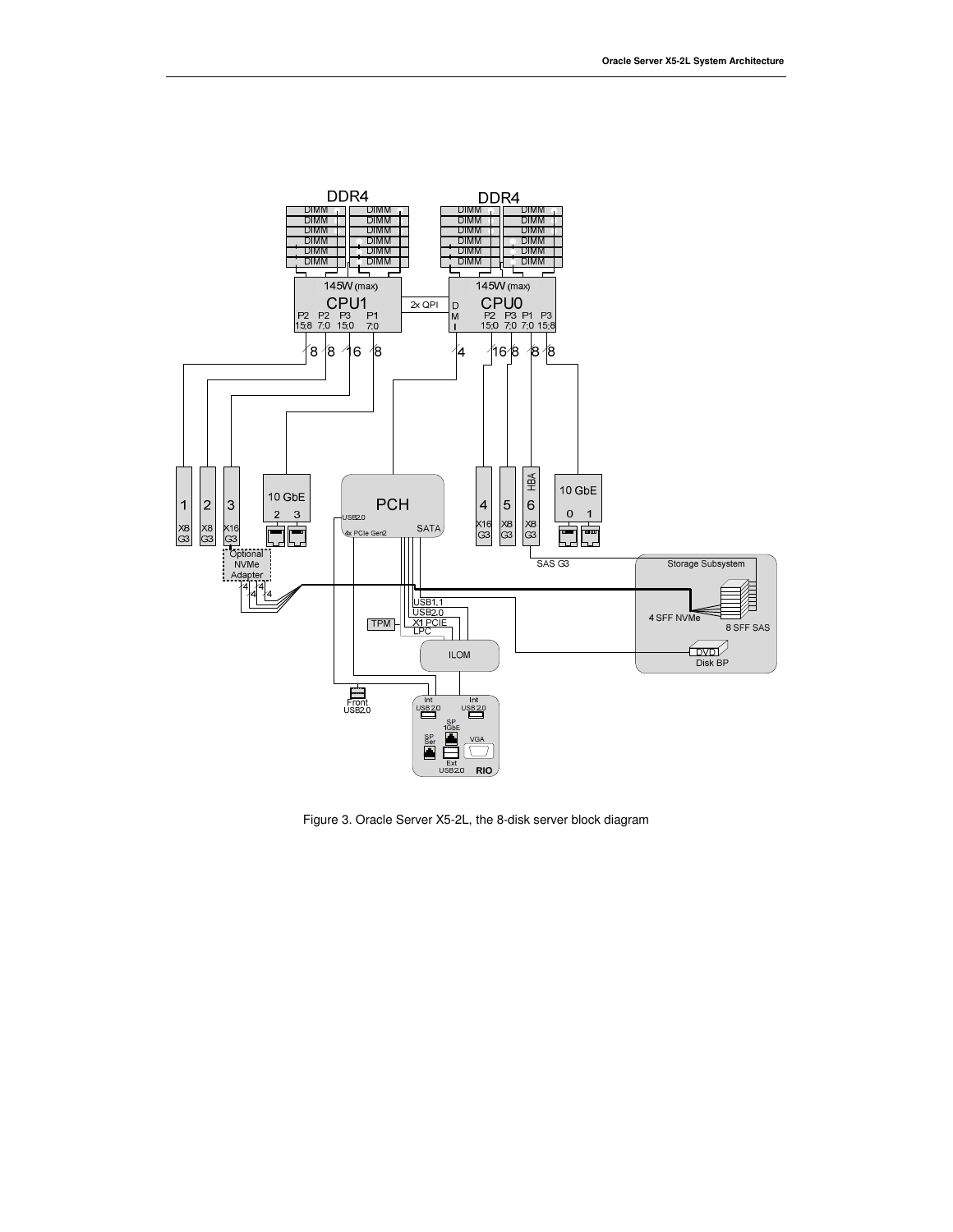

Figure 4. Oracle Server X5-2L, the 12-disk server block diagram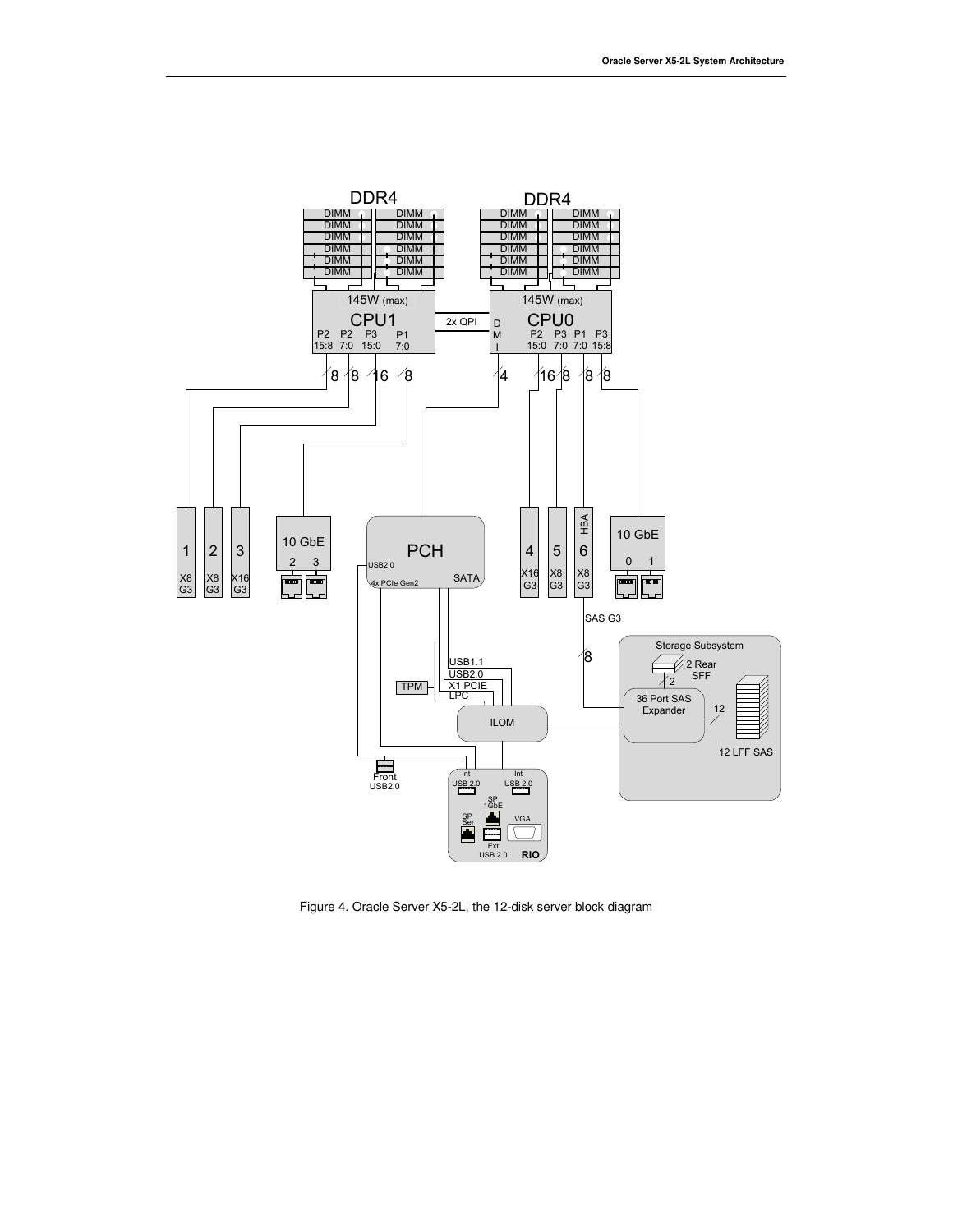

Figure 5. Oracle Server X5-2L, the 24-disk server block diagram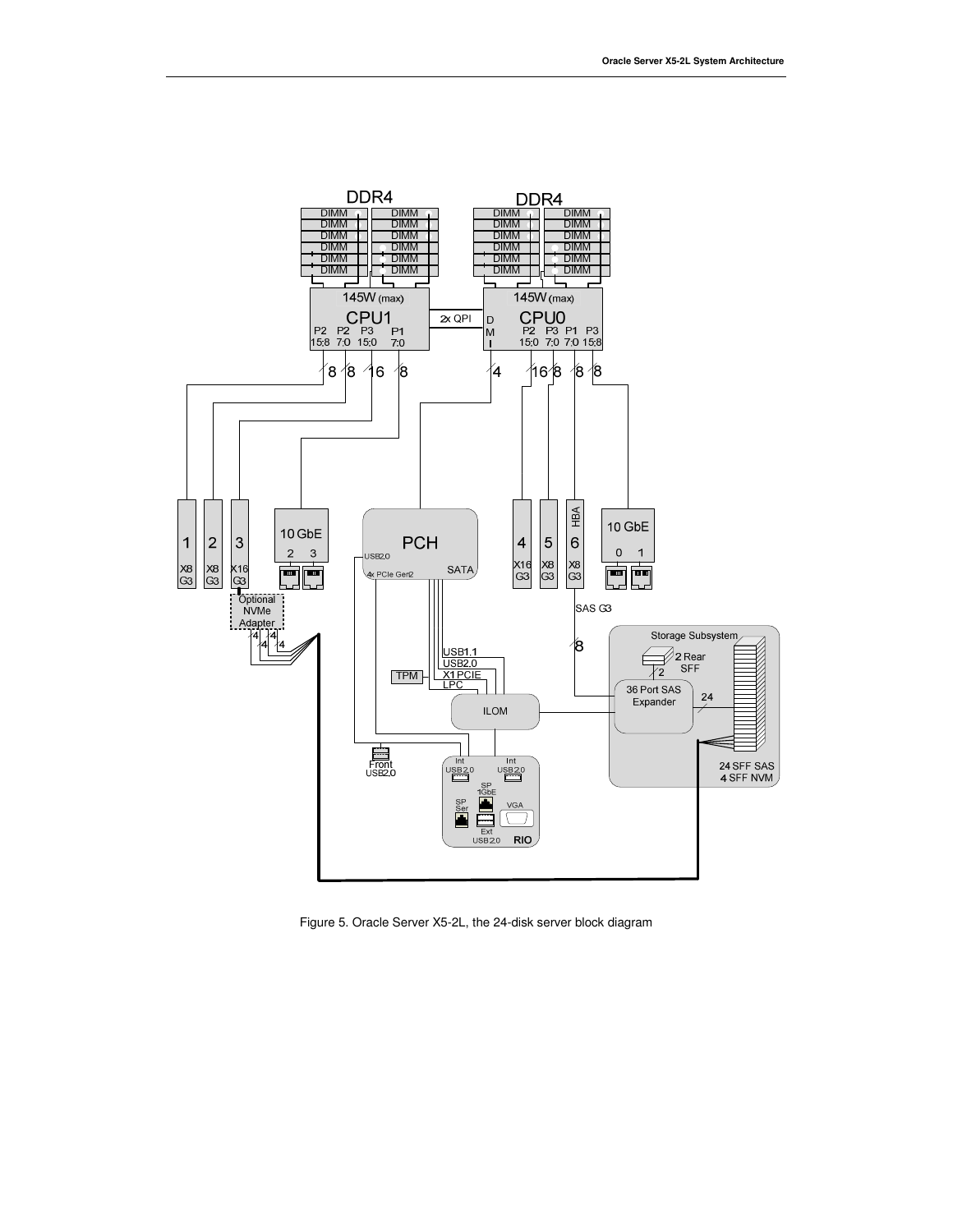|                              | <b>TE TE TE SE TE SE PODE DI 1999</b>                                                                                                                                                       |  |  |  |  |
|------------------------------|---------------------------------------------------------------------------------------------------------------------------------------------------------------------------------------------|--|--|--|--|
| Name                         | Oracle Server X5-2L                                                                                                                                                                         |  |  |  |  |
| Processor/<br><b>CPUs</b>    | One or two processors from Intel® Xeon® processor E5-2600 v3 product family                                                                                                                 |  |  |  |  |
| Memory                       | 8 GB and 16 GB registered, or 32 GB load-reduced DDR4-2,133 DIMMs supported                                                                                                                 |  |  |  |  |
|                              | Twenty-four DDR4 DIMM slots (12 DIMM slots per CPU socket) supporting up to 768 GB of memory<br>capacity                                                                                    |  |  |  |  |
| Internal disk                | Three disk cage options with front-accessible disk bays:                                                                                                                                    |  |  |  |  |
|                              | Eight 2.5-inch front-accessible disk bays supporting a combination of SAS-2 HDDs, SAS-3 SSDs, and<br>NVMe SSDs (up to 4), as well as an optional DVD+/- RW drive                            |  |  |  |  |
|                              | Twelve 3.5-inch disk bays for SAS-2 HDDs and 2 rear-accessible 2.5-inch disk bays for SAS-2 HDDs or<br>SAS-3 SSDs                                                                           |  |  |  |  |
|                              | Twenty-four 2.5-inch disk bays supporting a combination of SAS-2 HDDs, SAS-3 SSDs, and NVMe SSDs<br>(up to 4), as well as 2 rear-accessible 2.5-inch disk bays for SAS-2 HDDs or SAS-3 SSDs |  |  |  |  |
| External disk and<br>tape    | oracle.com/storage                                                                                                                                                                          |  |  |  |  |
| Graphics                     | VGA 2D graphics controller embedded, with 8 MB memory supporting 1,920 x 1,200 x 16 bits                                                                                                    |  |  |  |  |
| Expansion bus and<br>ports   | Six low profile PCIe Gen 3 slots, four 100/1000/10000Base-T Ethernet ports, 1 dedicated 10/100/1000Base-<br>T Ethernet management port, 1 asynchronous RJ45 serial port                     |  |  |  |  |
| Power                        | Dual redundant, hot-swappable power supply: 100 V AC to 240 V AC                                                                                                                            |  |  |  |  |
| Operating<br>temperature     | 41°F to 95°F (5°C to 35°C)                                                                                                                                                                  |  |  |  |  |
| Non operating<br>temperature | -40°F to 158°F (-40°C to 70°C)                                                                                                                                                              |  |  |  |  |
| Rack units                   | 2U                                                                                                                                                                                          |  |  |  |  |
| Height                       | 87.6 mm (3.5 in.)                                                                                                                                                                           |  |  |  |  |
| Width                        | 444.5 mm (17.5 in.)                                                                                                                                                                         |  |  |  |  |
| Depth                        | 737.0 mm (29.0 in.)                                                                                                                                                                         |  |  |  |  |
| Weight (max.)                | 8-disk configuration $-24.5$ kg (54 lb.), 12-disk configuration $-29.9$ kg (66 lb.)                                                                                                         |  |  |  |  |
|                              | 24-disk configuration $-29.0$ kg (64 lb.)                                                                                                                                                   |  |  |  |  |
| Operating system             | Oracle Solaris, Oracle Linux, Oracle VM, Red Hat Enterprise Linux, SUSE Linux Enterprise Server,<br>VMware, Microsoft Windows Server                                                        |  |  |  |  |

Table 3: Oracle Server X5-2L Server Feature Set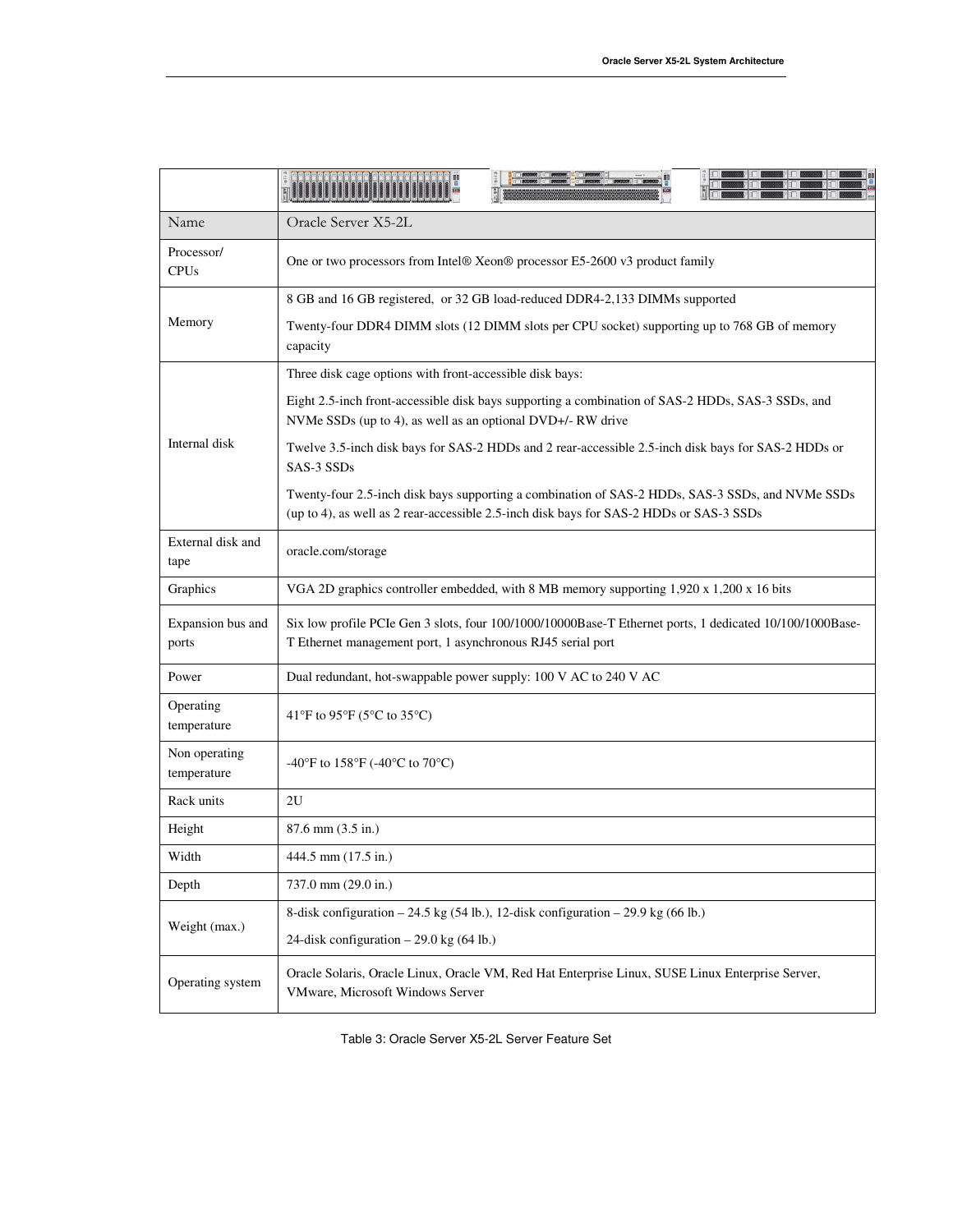# Single-Pane-of-Glass Management

Oracle Enterprise Manager 12c is a suite of systems management tools that provides a single-pane-of-glass management solution for the entire Oracle stack. This enables organizations to manage their Oracle Server X5-2L servers from the hardware layer all the way up to the database and applications running on them.

Oracle Enterprise Manager Ops Center 12c, part of the Oracle Enterprise Manager family, is an enterprise management tool that allows IT staff members to manage all aspects of their servers. In addition to providing detailed hardware monitoring and reporting for hardware problems, Oracle Enterprise Manager Ops Center can provision a bare metal system with an operating system and also configure virtualization.

Oracle Enterprise Manager Cloud Control, a feature of Oracle Enterprise Manager 12c, can be used to implement private cloud on Oracle Server X5-2L. Oracle Enterprise Manager Cloud Control provides a complete cloud lifecycle management solution enabling users to quickly set up, manage, and support enterprise clouds and traditional Oracle IT environments from applications to disk.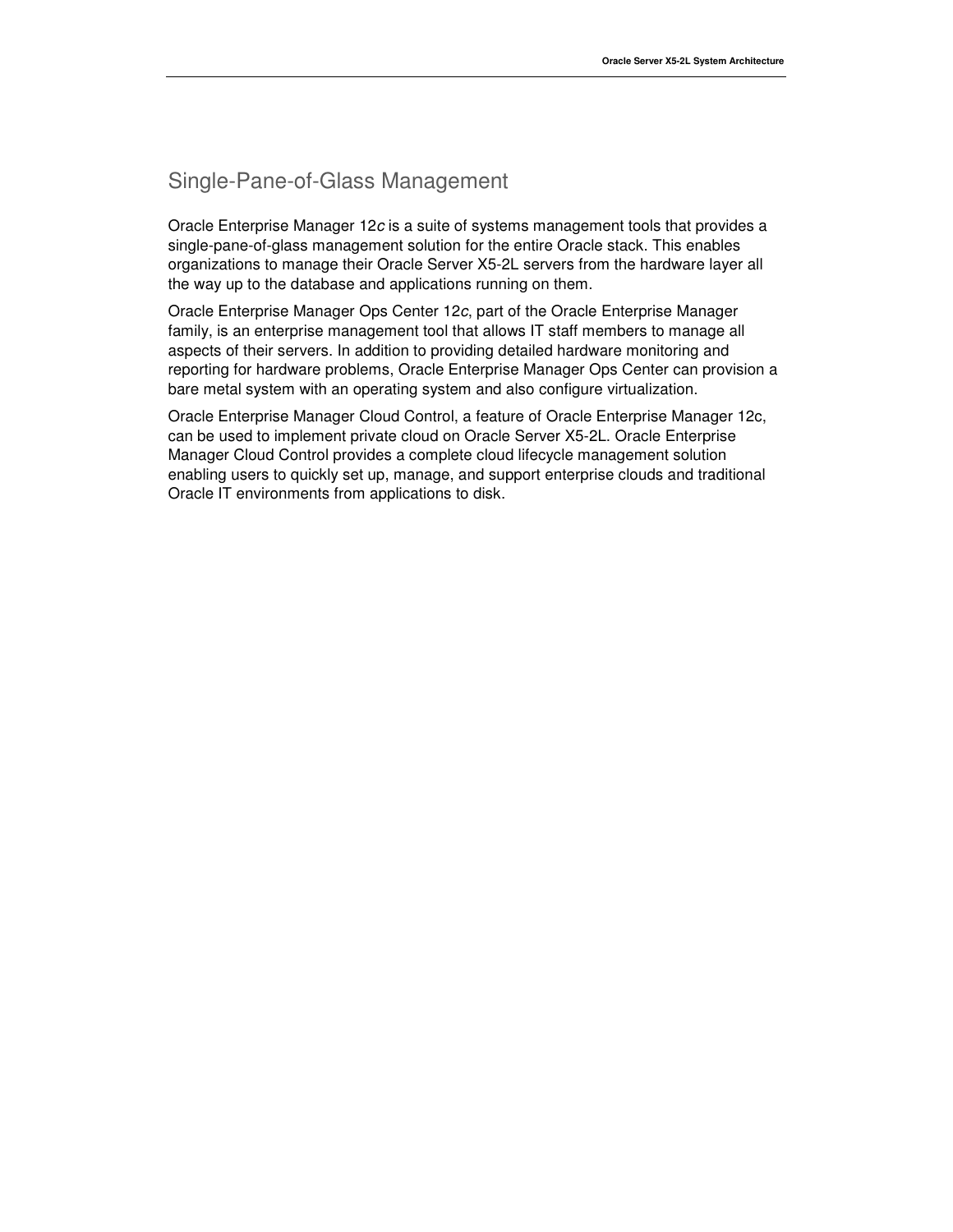### Conclusion

As business success often depends closely on enterprise applications, IT departments strive to provide an optimal software and hardware infrastructure—one that delivers responsive performance, scalable capacity, and "always-on" availability. Oracle Server X5-2L is designed to simplify field installation, reduce cabling, minimize power consumption, maximize system uptime, and improve storage density, making it an ideal choice for system deployment.

Oracle Server X5-2L is the ideal 2U platform for single-node databases and enterprise storage solutions. Supporting the standard and enterprise editions of Oracle Database, this server delivers best-in-class database reliability in single-node configurations. Optimized for compute, memory, I/O, and storage density simultaneously, Oracle Server X5-2L delivers extreme storage capacity at lower cost when combined with Oracle Solaris and ZFS file system compression.

The key new features incorporated in Oracle Server X5-2L, such as the high-bandwidth, low-latency NVMe flash drives, SAS-3 SSDs, and DDR4 memory, significantly improve the performance over the previous generation. Combining these features with built-in, proactive fault detection and advanced diagnostics ensures Oracle Server X5-2L provides extreme reliability for enterprise workloads.

Oracle's x86 systems serve as a key building block for Oracle's engineered systems, such as Oracle Exadata, which have achieved a 10x performance gain through integration and optimization. These optimizations have been incorporated into the design of Oracle Server X5-2L, further improving its performance and reliability—making it an ideal choice for enterprises that value the quality, system availability, and server efficiency that result in reduced total cost of ownership.

More information about Oracle Server X5-2L can be found at http://www.oracle.com/goto/x5-2l or an Oracle representative can be reached at +1.800.ORACLE1.